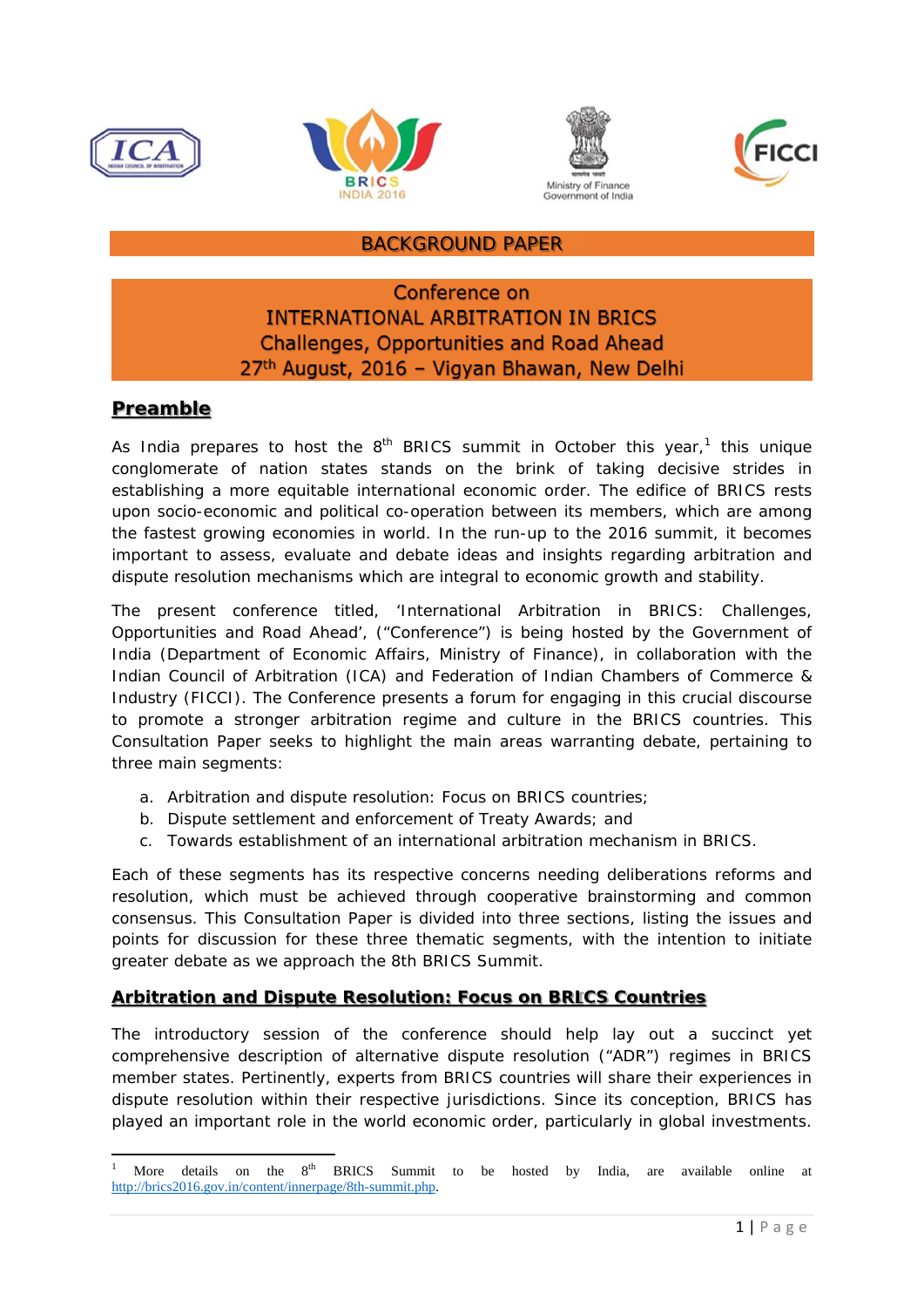This trend has occurred in tandem with the evolution of dispute resolution frameworks within member states, to make them more amenable to generating investor confidence and ensure adequate checks and balances. The ultimate objective is to ensure that the legal framework manages these huge inflows of foreign capital.

The objective of this session is to deliberate upon the existing statutory frameworks governing arbitration (and other dispute resolution mechanisms) within the BRICS members. The discourse will seek to provide details both from a domestic view and from the perspective of a foreign investor, as well as report on recent judicial decisions and advice about pitfalls regarding arbitration.

This introductory segment sets tone for the remainder of the conference sessions which will explore more specific facets of international arbitration. Given the diversity of speakers from each of four member states besides India, namely Brazil, China, Russia and South Africa, this session presents an interactive platform to debate the following main points:

- a. Evolution of ADR mechanisms within the respective jurisdictions of the member states;
- b. Statutory framework governing arbitration;
- c. Recent trends on international arbitration involving the BRICS member states; and
- d. Any other notable references that fit to the theme of the discussion.

#### **Dispute Settlement and Enforcement of Treaty Awards**

Many States have faced adverse awards under investor state arbitration which has triggered a review of the Investor-State Dispute Settlement (ISDS) mechanism. India has faced its first adverse treaty award in the *White Industries* case and lately in *Antrix Devas* case, largely due to the broad interpretation of treaty terms by arbitral tribunals.India initiated a review of its Bilateral Investment Treaties ('BITs') with a twofold objective in mind:  $2^2$ 

a. To encourage inflows of foreign investments; and

b. To balance the rights of investors with the sovereign right of the government to pursue domestic policy objectives.

Apart from India, other members of BRICS have also devised ways to balance between safeguarding investments while not compromising the sovereign power of the state to regulate investments within its jurisdictions. For example, South Africa revamped it investment policy, pursuant to a review initiated at the Cabinet level in 2007. $3$  The transition has witnessed a fundamental shift from considering all investment as sound and beneficial for the economy, to stipulating certain regulatory framework which balances the incentivising FDI with the utility of these investments for positive contribution.<sup>4</sup> In light of this transitionary phase, South Africa enacted its Protection of

<sup>2</sup> Prabhash Ranjan, *'Antrix-Devas: A bit of protectionism'*, available online at http://thewire.in/57586/antrix-devas-a-bit-ofprotectionism. 3

Leandi Kolver, *'SA proceeds with termination of bilateral investment treaties'*, available online at http://www.engineeringnews.co.za/article/sa-proceeds-with-termination-of-bilateral-investment-treaties-2013-10-

<sup>21/</sup>rep\_id:4136. 4 UNCTAD, *'Shift African investment towards industry, South African Minister recommends'*, available online at http://unctad.org/en/pages/newsdetails.aspx?OriginalVersionID=292&Sitemap\_x0020\_Taxonomy=UNCTAD%20 Home.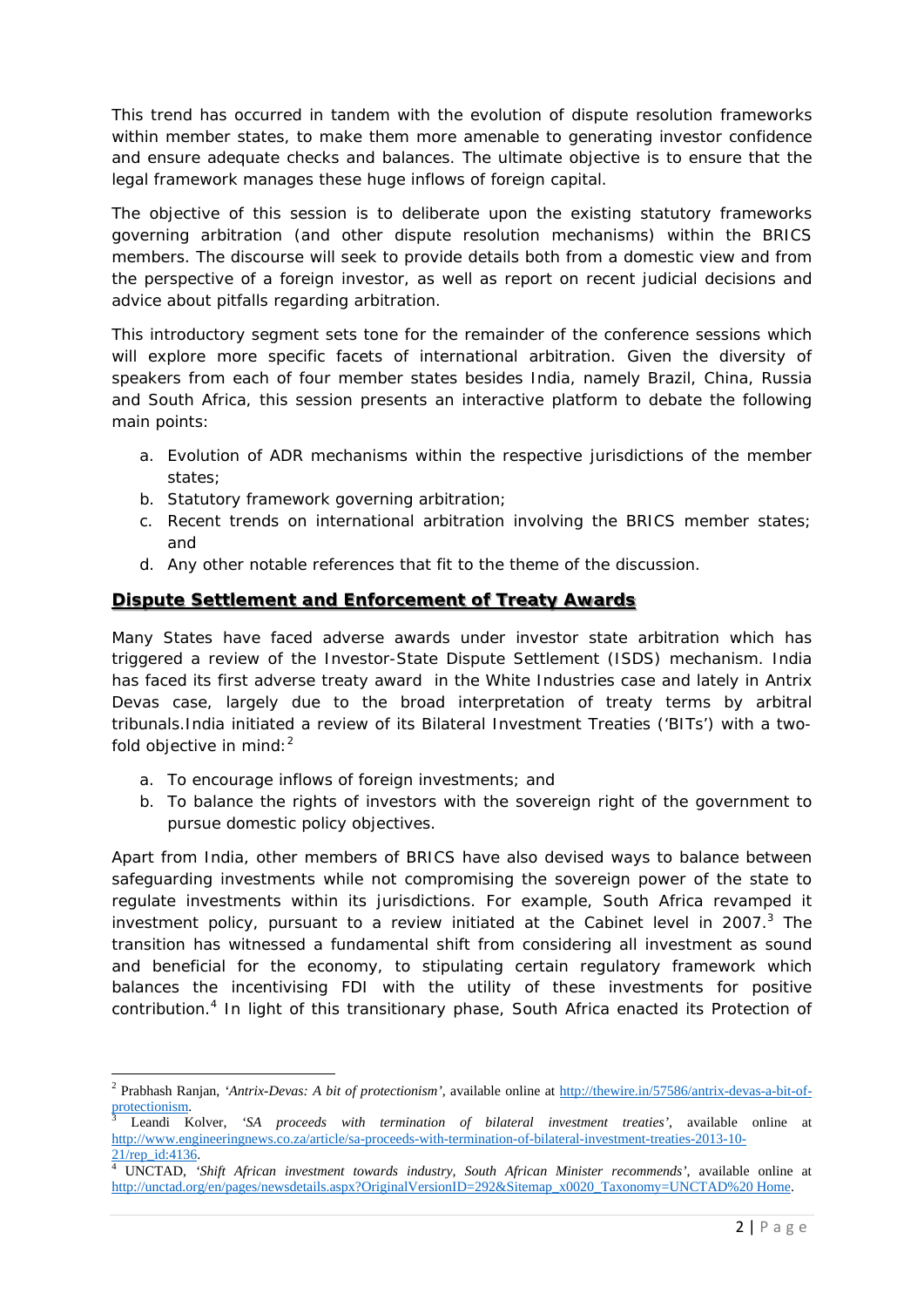Investment Act last year, when it received the President's assent in December.<sup>5</sup> On the question of dispute resolution, this Protection of Investment Act allows for the disputes to be adjudicated in domestic courts, while permitting the government to consent to international arbitration only after the exhaustion of domestic remedies.<sup>6</sup>

Brazil is another member state which has an unique framework for international investments. In recent years, it has signed several Agreements on *Investment Cooperation and Facilitation* which establish an institutional framework for risk mitigation and prevention of disputes arising out of foreign investments. Specifically, pertaining to dispute settlement, private investors are disallowed from initiating arbitration proceedings against the state, in cases of violation of any investment treaties, including BITs.<sup>7</sup> Instead, a Joint Committee comprising governmental and private parties' representatives, is set up for the implementation of the agreement framework, including dispute settlement. An ombudsman is also created under these agreements to act in coordination with the Joint Committee in resolution of disputes.

BRICS nations have experienced adverse decisions and a review of the BITs is an important exercise. Further, the related challenges faced by investors in enforcement of treaty awards may also require attention. Being part of an economic and political bloc envisioning a greater role in the global economic order, it is imperative for India to learn valuable lessons from its counterparts pertaining to investment treaty arbitration and its consequences, as it looks to rework the governing framework for BITs within its jurisdiction. The present section presents an interesting opportunity to modernise and restructure investment treaties in India, the enforcement of treaty awards, and further the abovementioned objectives. Other members of BRICS have undergone similar paradigm shifts regarding foreign investments, investment treaty disputes, and treaty awards and their enforcement. These discussions can *inter alia* be pertinent to the following points:

- a. Reasons triggering this policy change towards investment treaties, i.e. from an extensively investor friendly approach to a more balanced approach;
- b. Implication of this transition for disputes arising under investment treaties and other legal frameworks;
- c. Discussion on the evolution of indigenous mechanisms to ensure investor safeguards, as well as the right of the sovereign to determine the beneficiary state's public policy;
- d. Enforcement framework under the indigenous investment regimes; and
- e. Any other notable references that fit to the theme of the discussion.

## **Developing an International Arbitration Mechanism in BRICS**

BRICS envisions a greater influence of emerging countries and developing economies in the global economic order. In pursuit of this vision, since its conception, BRICS has advocated the need for financial independence and self-sufficiency for its member states

<sup>5</sup> Gaye Davis, *'SA's new investment legislation slips in under the radar'*, available online at http://ewn.co.za/2016/01/20/Zuma-quietly-signs-investment-bill-signed-into-law. 6  $6$  Id.

 $<sup>7</sup>$  For example, in 2015, Brazil entered into two such agreements with Mozambique and Angola. Copies of these agreements</sup> are available available and a variable at the set of the set of the set of the set of the set of the set of the set of the set of the set of the set of the set of the set of the set of the set of the set of the set of the

http://www.itamaraty.gov.br/index.php?option=com\_content&view=article&id=8511&catid=42&Itemid=280&lang=pt-BR; and http://www.itamaraty.gov.br/index.php?option=com\_content&view=article&id=8520:acordo-brasil-angola-decooperacao-e-facilitacao-de-investimentos-acfi-luanda-1-de-abril-de-2015&catid=42&lang=pt-BR&Itemid=280, respectively.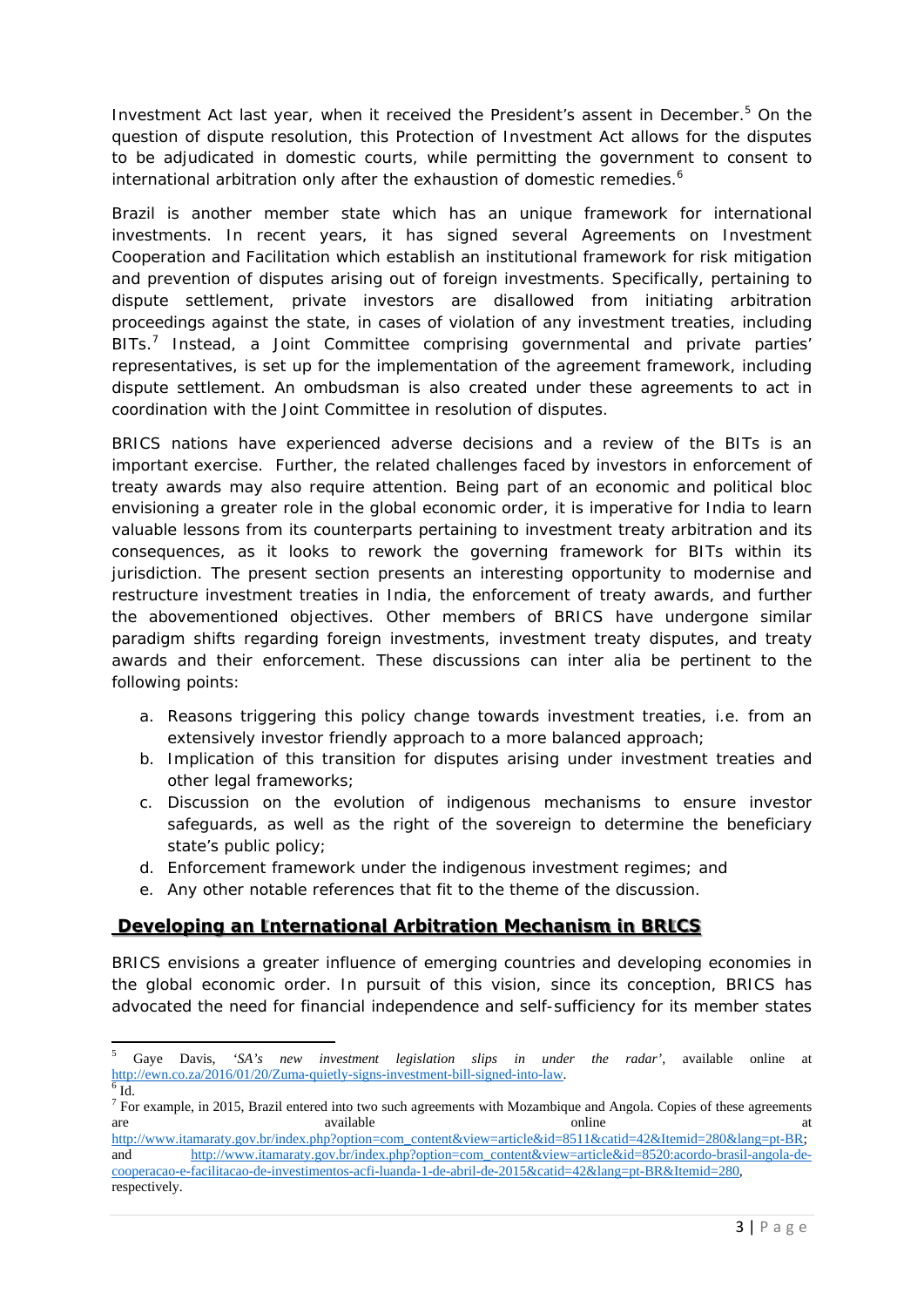and these economies. The 7<sup>th</sup> BRICS Summit hosted in Ufa, Russia, witnessed the establishment of the New Development Bank ("NDB"), which has been envisioned as an institution for financing infrastructure investment and sustainable development projects in BRICS and other emerging markets and developing countries.<sup>8</sup> This was a strong first step towards fulfilling its envisioned ideals of a more balanced world economic order. The institution seeks to be seminal to enhancing mutual cooperation in important areas pertaining to foreign investments between the member states of BRICS, as well as funding infrastructure investments in other developing countries.

This principle of enhancing economic capacities of BRICS and other emerging and developing economies, especially regarding foreign investments, also brings to the forefront the impending need for reforming the existing Investor State Dispute Settlement ("ISDS") mechanisms. It is necessary to to promote a culture of trustworthiness amongst emerging and developing countries, provide certainty of dispute resolution, and highlight the cultural, social and economic similarities between developing countries. Arbitration mechanism must be transparent, non-discriminatory and predictable so that it becomes an accepted and preferred mechanism for investor state dispute settlement. These features should includethe following:

- a. Ensuring adequate representation of developing countries on the arbitral panels of the proposed institution, thereby eliminating structural bias and partiality;
- b. Greater appreciation of the unique challenges and aspirations of governments and balancing out the same with private investor interests;
- c. Ensuring a more balanced understanding of concepts and standards used in domestic legal systems;
- d. Imposing financial liabilities or costs while appreciating its ramifications on the existing financial conditions in developing countries and ensuring that such costs do not undermine the financial stability of local governments; and
- e. Allowing greater options to appeal awards or adverse orders in cases where it is justifiable, thereby imparting greater flexibility in the dispute resolution process;
- f. Address the concerns regarding multiplicity of proceedings and forum shopping;
- g. Ensure a mechanism for early dismissal of frivolous claims.

As BRICS represents the *de facto* vanguard of such developing economies, it must take the first steps towards pursuing these reformatory actions.

This session therefore allows a chance to debate the viability, modality and overall structural framework, and the objectives and vision of such entity mechanism. The session may involve discussion on the following areas:

- a. The need of an inter-BRICS dispute resolution mechanism along the lines of other ISDS mechanisms like ICSID, SIAC, EU Investment Court etc.;
- b. The tentative structure and operational framework of this mechanism;
- c. The role of this prospective mechanism in furthering the goals of safeguarding investor rights as well as ensuring a sustainable development of BRICS' member states;
- d. The expansion of its services to non-BRICS nations; and
- e. Any other notable references that fit to the theme of the discussion.

 8 VII BRICS Summit, *'Ufa Declaration – Ufa, Russian Federation, 9th July, 2015'*, available online at http://brics2016.gov.in/upload/files/document/5763c20a72f2d7thDeclarationeng.pdf